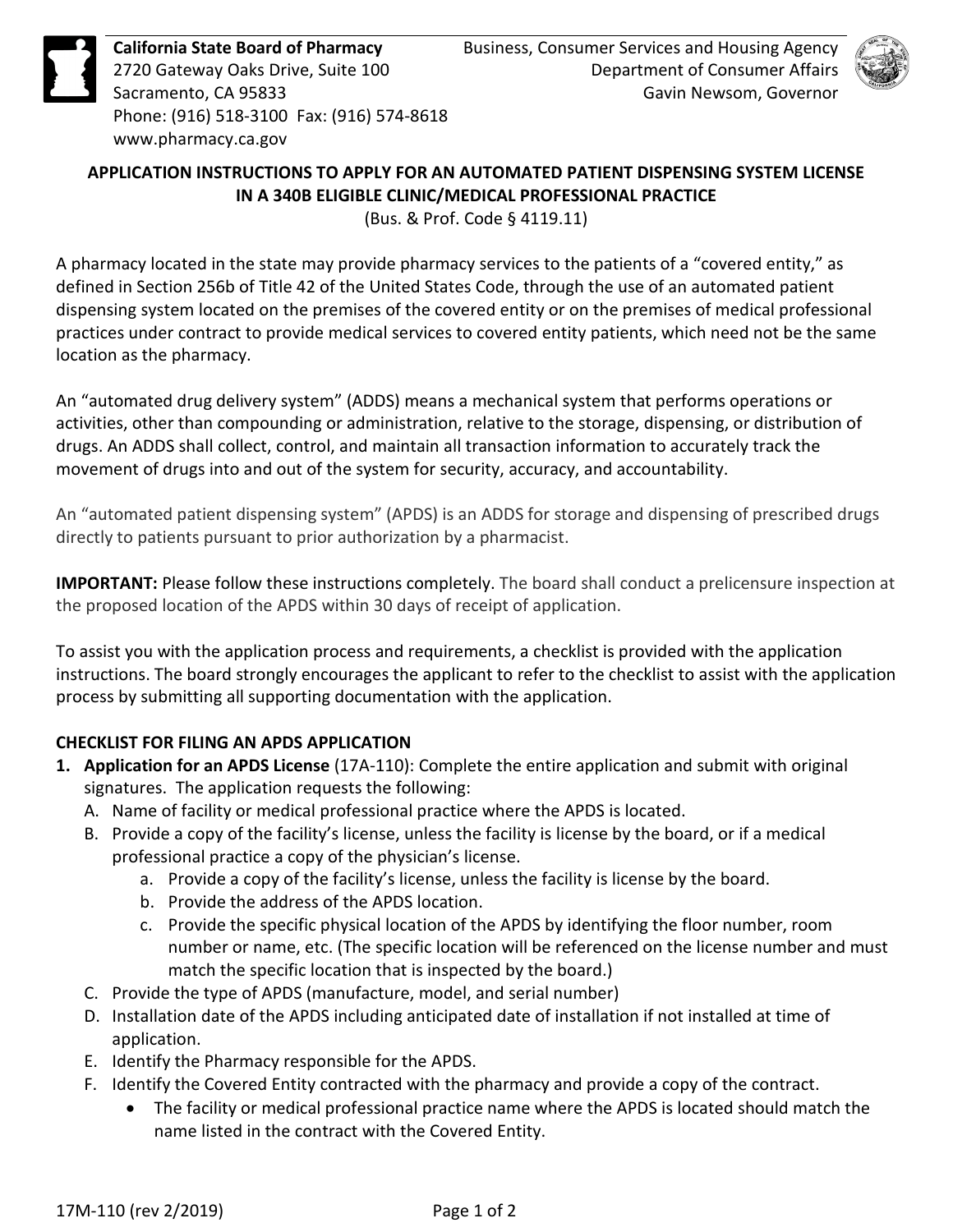G. Acknowledge compliance of the APDS and provide a copy of the policies and procedures in compliance with Business and Professions Code section 4119.11.

### **2. APDS Application Processing Fee \$300**

Include a check or money order for \$300 made payable to the Board of Pharmacy. This fee is nonrefundable.

## **APDS Licensure Information**

- $\triangleright$  Relocation of the APDS shall require a new application for licensure.
- $\triangleright$  Replacement of an APDS shall require notification to the board within 30 days.
- $\triangleright$  A pharmacy that holds an APDS license shall notify the board in writing within 30 days if use of the APDS is discontinued.
- $\triangleright$  The APDS license shall be canceled by operation of law if the underlying pharmacy license is not current, valid, and active.
- $\triangleright$  The APDS license shall be renewed annually, and the renewal date shall be the same as the underlying pharmacy license.
- $\triangleright$  The APDS original license and current renewal license shall be displayed on the ADDS machine in a place where it may be clearly read by the public.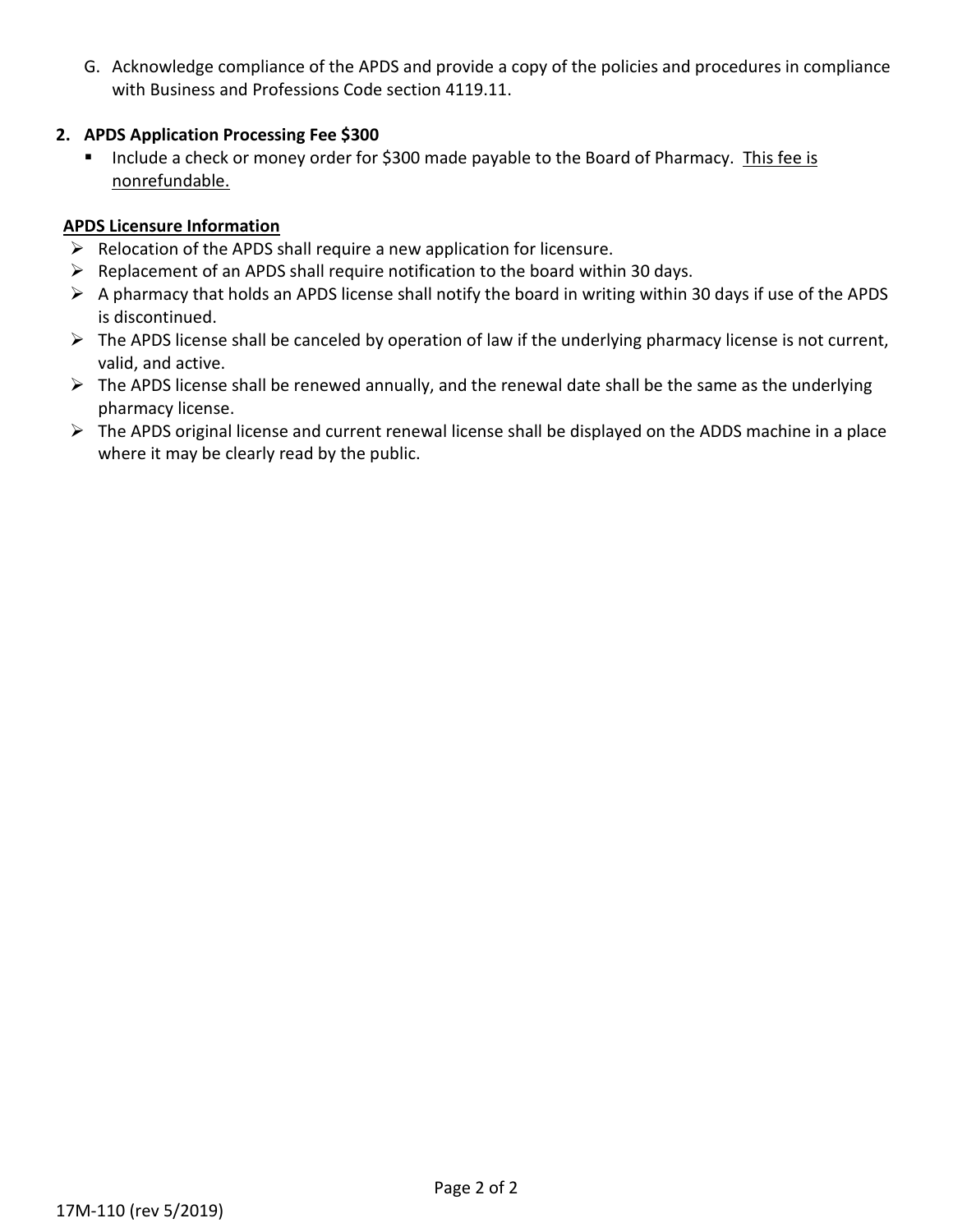

**California State Board of Pharmacy**  2720 Gateway Oaks Drive, Suite 100 Sacramento, CA 95833 Phone: (916) 518-3100 Fax: (916) 574-8618 <www.pharmacy.ca.gov>



# **AUTOMATED PATIENT DISPENSING SYSTEM LICENSE APPLICATION IN A 340B ELIGIBLE CLINIC/MEDICAL PROFESSIONAL PRACTICE**

(Business and Professions Code § 4119.11)

 An "automated drug delivery system" (ADDS) means a mechanical system that performs operations or activities, other than compounding or administration, relative to the storage, dispensing, or distribution of drugs. An ADDS shall collect, control, and maintain all transaction information to accurately track the movement of drugs into and out of the system for security, accuracy, and accountability.

 directly to patients pursuant to prior authorization by a pharmacist. An "automated patient dispensing system" (APDS) is an ADDS for storage and dispensing of prescribed drugs

 A pharmacy located in the state may provide pharmacy services to the patients of a "covered entity," as dispensing system located on the premises of the covered entity or on the premises of medical professional practices under contract to provide medical services to covered entity patients, which need not be the same defined in Section 256b of Title 42 of the United States Code, through the use of an automated patient location as the pharmacy. The pharmacy shall obtain a license from the board to operate the automated patient dispensing system at the covered entity or affiliated site.

# **1. Location of the APDS**

| Name of Facility where the ADDS is Located |                                                                                                                                                                                                                                                                                                                                                                                                                          | Facility's License or Physician of     |                               |          |
|--------------------------------------------|--------------------------------------------------------------------------------------------------------------------------------------------------------------------------------------------------------------------------------------------------------------------------------------------------------------------------------------------------------------------------------------------------------------------------|----------------------------------------|-------------------------------|----------|
|                                            | (Cannot exceed 65 characters including spaces)                                                                                                                                                                                                                                                                                                                                                                           | <b>Medical Practice License Number</b> |                               |          |
| Address of APDS Location: Street           |                                                                                                                                                                                                                                                                                                                                                                                                                          | City                                   | State                         | Zip Code |
|                                            | APDS Physical Location (Nursing station, Building Number, Room Number)                                                                                                                                                                                                                                                                                                                                                   |                                        |                               |          |
|                                            | Type of APDS (provide manufacturer, model and serial number)                                                                                                                                                                                                                                                                                                                                                             |                                        |                               |          |
| <b>Installation of the APDS</b><br>2.      |                                                                                                                                                                                                                                                                                                                                                                                                                          |                                        |                               |          |
|                                            | A. Is the APDS currently installed at the location listed on this application? _____ Yes ____ No                                                                                                                                                                                                                                                                                                                         |                                        |                               |          |
|                                            | Please provide the date of installation or the anticipated installation date:                                                                                                                                                                                                                                                                                                                                            |                                        |                               |          |
| В.                                         | The board is required to inspect the proposed location of the APDS within 30 days of receipt of the<br>application. If the APDS is not currently installed, does the applicant waive the 30-day requirement to<br>allow the pharmacy to install the APDS prior to the prelicensure inspection? The inspection will be<br>conducted within 30 days from the anticipated installation date indicated above. ___ Yes ___ No |                                        |                               |          |
| <b>For Board Use ONLY</b>                  |                                                                                                                                                                                                                                                                                                                                                                                                                          |                                        |                               |          |
|                                            | Date Processed: _______________________________ Date Issued: ___________________                                                                                                                                                                                                                                                                                                                                         | Cashiering #:                          |                               |          |
| Processed by:                              | Issued by:                                                                                                                                                                                                                                                                                                                                                                                                               |                                        | Amount Received: ____________ |          |
| 17A-113 (5/2019)                           | Page 1 of 3                                                                                                                                                                                                                                                                                                                                                                                                              |                                        |                               |          |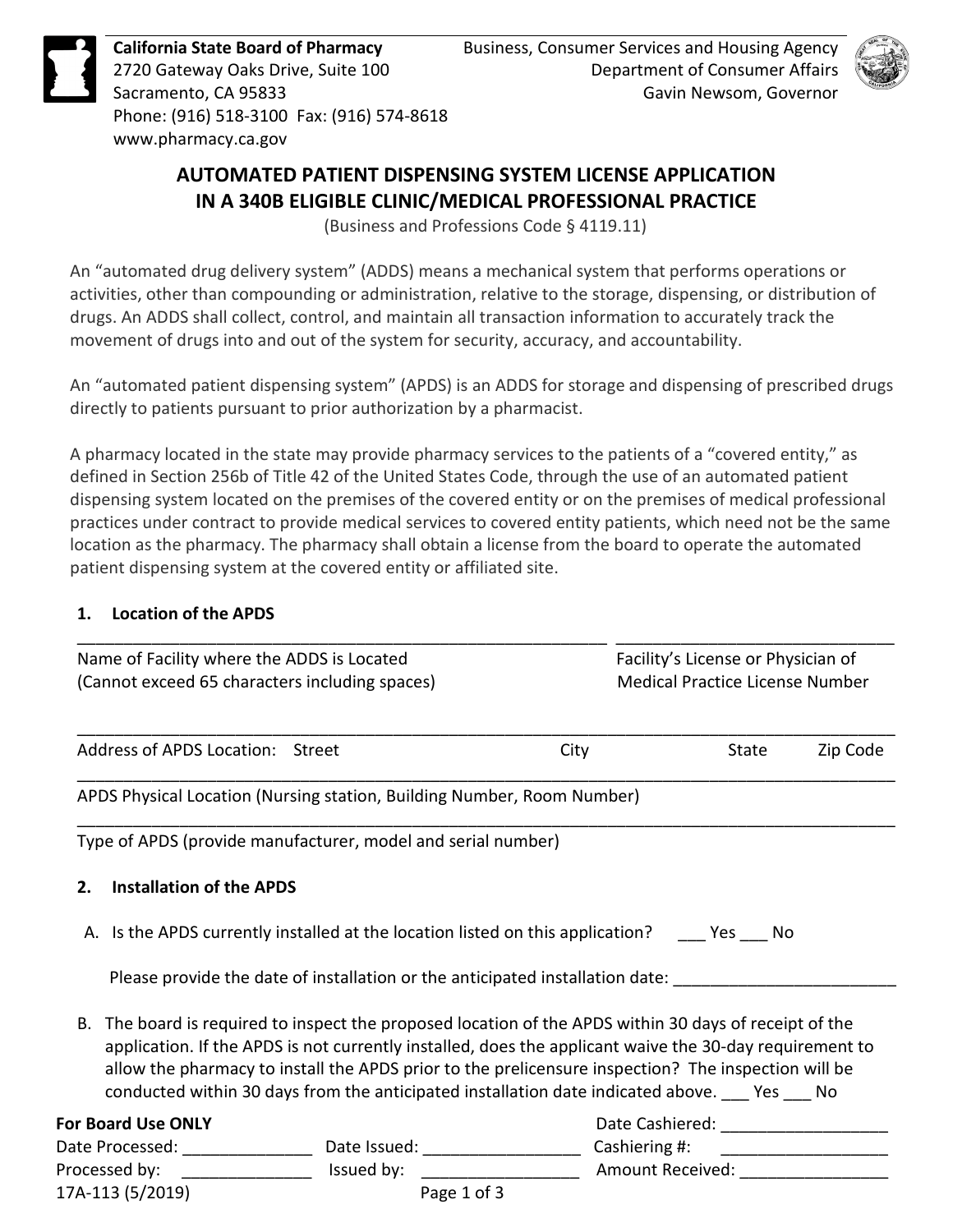**3. Change of Location Provide the current name, current and proposed address and license number of the APDS.** 

| Name of the Current Location of the ADDS                               |                                      |       |                                  |  |
|------------------------------------------------------------------------|--------------------------------------|-------|----------------------------------|--|
| Current Address of ADDS Location: Street                               | City                                 | State | Zip Code                         |  |
| APDS Physical Location (Nursing station, Building Number, Room Number) |                                      |       |                                  |  |
| Type of APDS (provide manufacturer, model and serial number)           |                                      |       |                                  |  |
| License Number and Expiration Date                                     | Effective Date of Change of Location |       |                                  |  |
| <b>Pharmacy Responsible for the APDS</b><br>4.                         |                                      |       |                                  |  |
| Name of the Pharmacy                                                   |                                      |       | Pharmacy License Number          |  |
| Address of Pharmacy: Street                                            | City                                 | State | Zip Code                         |  |
| Name of the Pharmacist-in-Charge (PIC)                                 |                                      |       | <b>Pharmacist License Number</b> |  |
| PIC Telephone Number                                                   | <b>PIC Email Address</b>             |       |                                  |  |
| <b>Covered Entity</b><br>5.                                            |                                      |       |                                  |  |
| Name of the Covered Entity                                             |                                      |       |                                  |  |
| Address of Covered Entity: Street                                      | City                                 | State | Zip Code                         |  |
| <b>Telephone Number</b>                                                |                                      |       |                                  |  |

A. Is there a contract with the Covered Entity and the Pharmacy as described in Section 4126 of the Business and Professions Code?

\_\_\_ Yes \_\_\_ No If Yes, please attach copy of the contract.